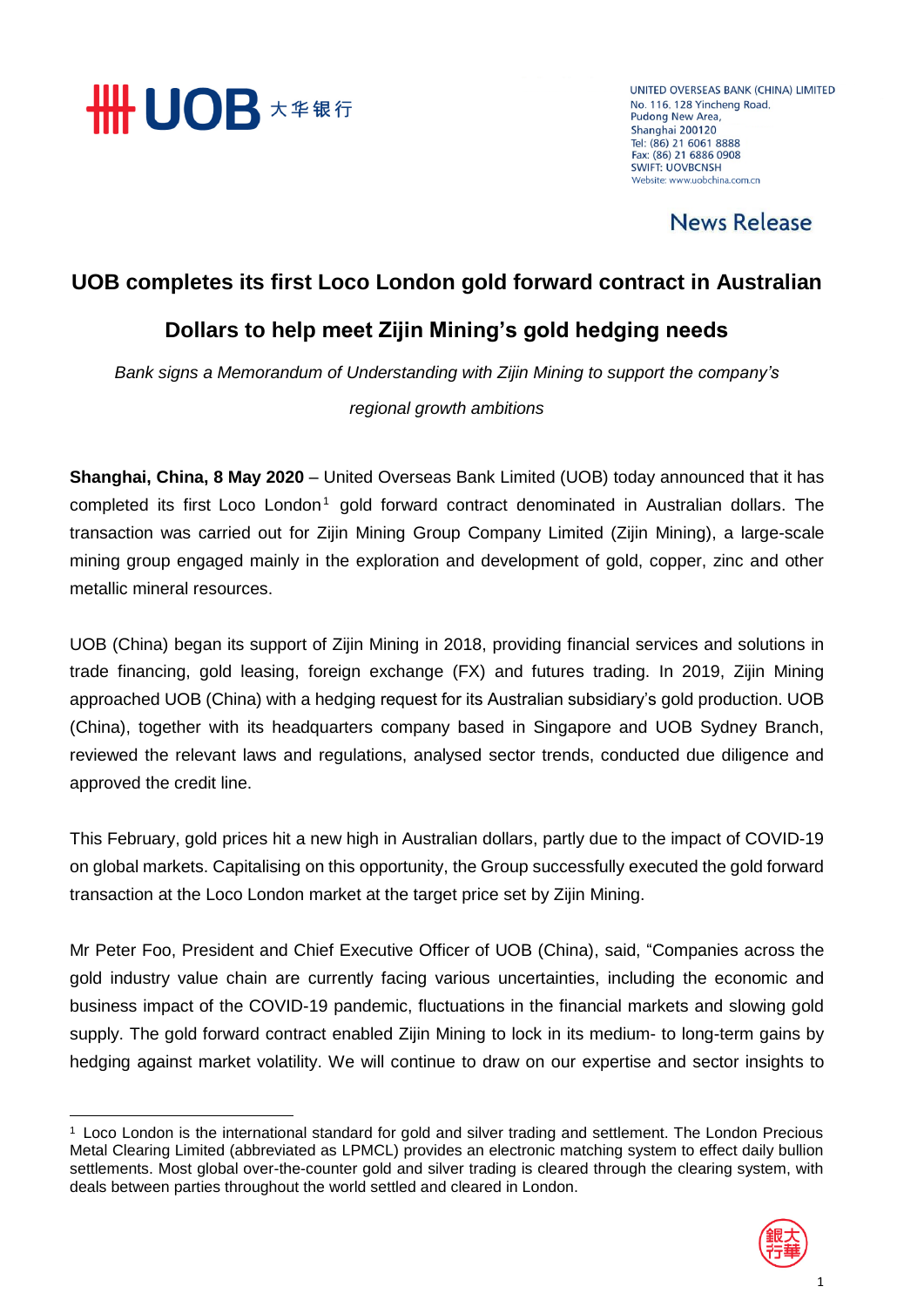# **# UOB 大华银行**

provide our clients with trading solutions to support their financial needs and to help ensure greater liquidity in the gold market."

UOB (China) and Zijin Mining are positive on the outlook of gold prices, in view of the increased demand for gold as a preferred hedging product amid current market volatility. To help Zijin Mining preserve its business strength and to manage its risk exposure over the medium to long term, the Bank extended the forward facility. In addition, UOB (China) signed a MOU with Zijin Mining to deepen its support of the company by connecting it and its subsidiaries to the full range of financial services and solutions from UOB Group. In doing so, the Bank will help Zijin Mining manage the current challenges arising from global market volatility and to seek regional growth opportunities.

"At UOB, we are committed to building long-lasting relationships with our clients by identifying and meeting their business needs in a timely manner. We are pleased to deepen our collaboration with Zijin Mining and will continue to tap UOB Group's expertise and regional network to broaden our support of its business growth within and across borders," Mr Foo said.

Ms Lin Hong Ying, Executive Director and Senior Vice President of Mining Group Company Limited, said, "Zijin and UOB have forged a close collaboration in different financial areas. The recent completion of a physical gold forward delivery transaction in Australian dollars for one of our subsidiaries has demonstrated the Bank's product capabilities. The MOU is a new milestone of our relationship with the Bank, opening up more possibilities in areas of international trade, commodity trade and FX management. We hope to capitalise on UOB's solutions and regional connectivity as we continue with our growth momentum and to realise our business goals."

UOB Group's relationship with Zijin Mining also includes credit support out of Singapore and Hong Kong to the company's subsidiaries in markets outside mainland China.

- Ends -

### **About United Overseas Bank (China)**

United Overseas Bank (China) Limited (UOB (China)) is a wholly-owned subsidiary of United Overseas Bank Limited (UOB), a leading bank in Asia. Headquartered in Shanghai, UOB (China) was incorporated in the People's Republic of China on 18 December 2007 and commenced operations on 2 January 2008. With a stable and far-sighted approach, UOB (China) has grown its network to 17 branches and sub-branches in the major cities across China.